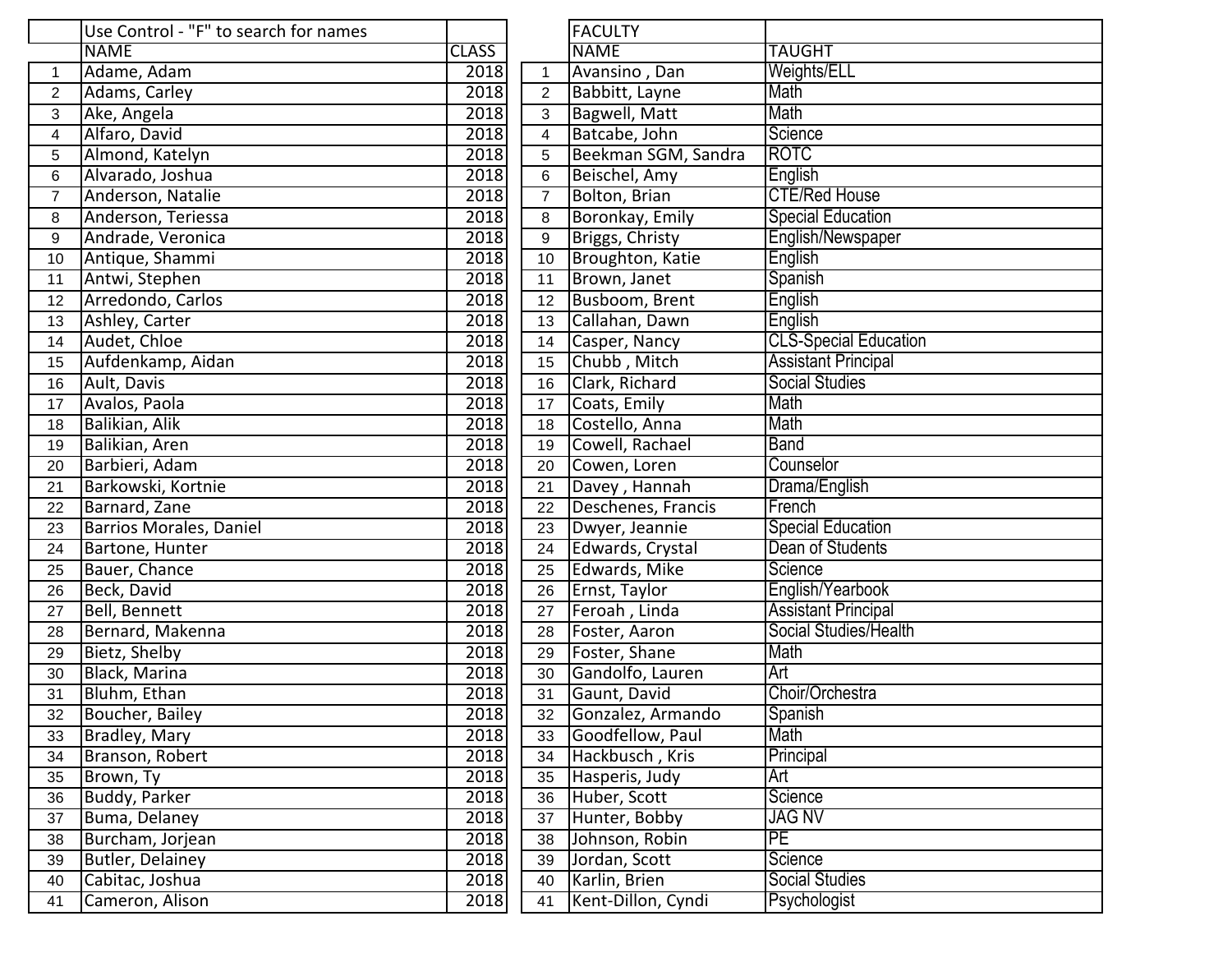| 42 | Cameron, Damian                | 2018 |    | 42 Kuhles, Karl        | Engineering                      |
|----|--------------------------------|------|----|------------------------|----------------------------------|
| 43 | Campbell, Silas                | 2018 | 43 | Lane, Michelle         | <b>Special Education</b>         |
| 44 | Candie, Vanessa                | 2018 | 44 | Lee Tau, MSG           | <b>ROTC</b>                      |
| 45 | Canner-Naong, Skylar           | 2018 | 45 | Lemons, Craig          | Counselor                        |
| 46 | Capps, Colton                  | 2018 | 46 | LeVitt, Bob            | <b>Assistant Principal</b>       |
| 47 | Carlson, Mason                 | 2018 | 47 | Liessmann, William     | Math                             |
| 48 | Carsen-Burge, Kyle             | 2018 | 48 | Lucas, Patricia        | Science/Alt Ed                   |
| 49 | Carter, Preston                | 2018 | 49 | Mangan, Kathleen       | <b>Special Education</b>         |
| 50 | Case, Kara                     | 2018 | 50 | McCart, Christopher    | <b>Social Studies</b>            |
| 51 | Casella, Giuseppe              | 2018 | 51 | McClellan, Brad        | English                          |
| 52 | Castiblanco-Alvarez, Brianna   | 2018 | 52 | McKillip, Theresa      | English                          |
| 53 | Castillo, Ashley               | 2018 | 53 | McNinch, Leith         | <b>CLS</b> - Special Education   |
| 54 | Challis, Thomas                | 2018 | 54 | Meinert, Mike          | Science                          |
| 55 | Chan, William                  | 2018 | 55 | Mileo, Rebekah         | English/Psych                    |
| 56 | Chapman, Kyle                  | 2018 | 56 | Moberg, Laura          | <b>Social Studies</b>            |
| 57 | Childs, Bryce                  | 2018 | 57 | Mortara, Chris         | Math                             |
| 58 | Cisneros, Olivia               | 2018 | 58 | Moss, Garrett          | <b>Social Studies</b>            |
| 59 | Clark, Tabitha                 | 2018 | 59 | Musni, Craig           | <b>CTE/Red House</b>             |
| 60 | Clendening, Cameron            | 2018 | 60 | Naughton, Brad         | Math                             |
| 61 | Cloughly, Jayda                | 2018 | 61 | Newberry, Amie         | Librarian                        |
| 62 | Colfer, Lucas                  | 2018 | 62 | Nicole Sarafolean, LTC | <b>ROTC</b>                      |
| 63 | Collier, Payge                 | 2018 | 63 | Nitz, Tony             | <b>Special Edication</b>         |
| 64 | Collins, Jordan                | 2018 | 64 | Ochs, Matthew          | <b>Social Studies</b>            |
| 65 | Collinsworth, Kayla            | 2018 | 65 | Oexle, Molly           | Special Education                |
| 66 | Condon, Joseph                 | 2018 | 66 | Pace, Jim              | Social Studies/Athletic Dir      |
| 67 | Conrad, Kailey                 | 2018 | 67 | Pavilionis, Phil       | <b>Health Science/Sports Med</b> |
| 68 | Cortes Giraldo, Nataly         | 2018 | 68 | Porter, Valerie        | Science                          |
| 69 | Cortez Reyes, Josue            | 2018 | 69 | Powers, Keri           | Math                             |
| 70 | Cournoyer, Arianna             | 2018 | 70 | Quinlan, Diana         | <b>CTE/Red House</b>             |
| 71 | Coyne, Michael                 | 2018 | 71 | Rahming, Ashleigh      | Science/Sports Med               |
| 72 | Crawford, Isabella             | 2018 | 72 | Ramsey, Marie          | English                          |
| 73 | Cronin, Zachary                | 2018 | 73 | Rodriguez, Sue         | Counselor                        |
| 74 | Curry, Tasar                   | 2018 | 74 | Ronan, David           | Science                          |
| 75 | Curtis, Mary                   | 2018 | 75 | Ross, David            | <b>Social Studies</b>            |
| 76 | Custer, Shawn                  | 2018 | 76 | Schott, Danny          | <b>Special Education</b>         |
| 77 | Dahle, Tyler                   | 2018 | 77 | Schouweiler, Peter     | <b>Social Studies</b>            |
| 78 | Damon, Jonathan                | 2018 | 78 | Scichilone, Traci      | <b>CTE/Red House</b>             |
| 79 | Damon, Timothy                 | 2018 | 79 | Sellers, Joe           | PE                               |
| 80 | De La Torre Andrade, Alejandro | 2018 | 80 | Shoolroy, Aaron        | Science                          |
| 81 | Del Rosario, Jeremiah Michael  | 2018 | 81 | Shoolroy, Theresa      | Counselor                        |
| 82 | Del Rosario, Mykaila           | 2018 | 82 | Stone, Jaime           | English                          |
| 83 | Desiderio, Matthew             | 2018 | 83 | Tomac, Jeff            | Counselor                        |
| 84 | Deyhle, Adam                   | 2018 | 84 | Vanderpool, Jennifer   | Spanish                          |
|    |                                |      |    |                        |                                  |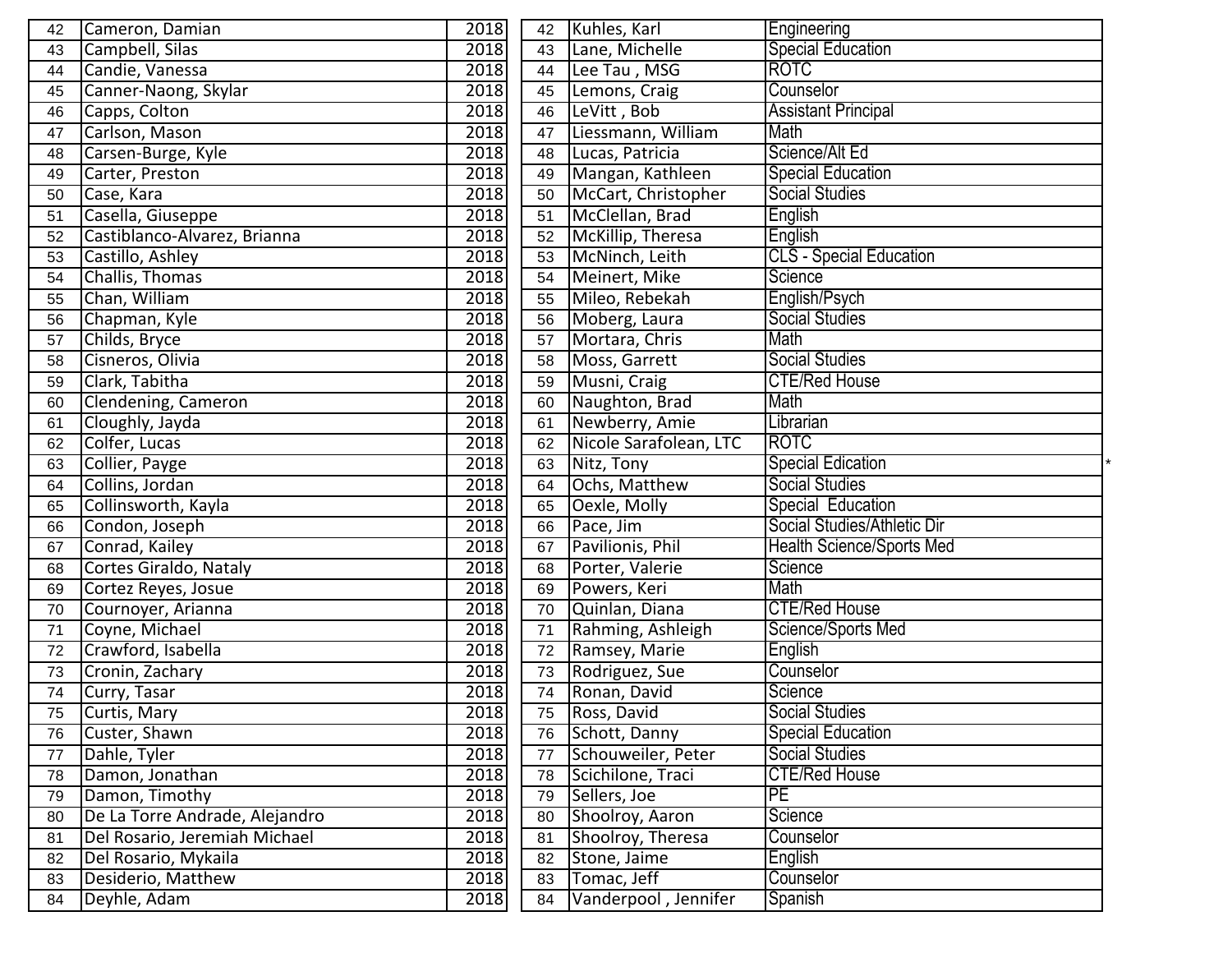| 85  | Dillard, Dawson           | 2018 | 85 | Vanderpool, Jenn  | Spanish          |
|-----|---------------------------|------|----|-------------------|------------------|
| 86  | Dolder, Mckayla           | 2018 | 86 | Worrall, Laura    | Math             |
| 87  | Dominguez, Michael        | 2018 | 87 | Worrall, Laura    | Math             |
| 88  | Donohue, Aidan            | 2018 | 88 | Worthen, Bryon    | Math             |
| 89  | Douglas, Colin            | 2018 | 89 | Worthen, Bryon    | Math             |
| 90  | Doyle, Conner             | 2018 | 90 | Tomac, Jeff       | Counselor        |
| 91  | Drayer, Kaycie            | 2018 | 91 | Vanderpool, Jenn  | Spanish          |
| 92  | Dreiling, Abby            | 2018 | 92 | Walsh, Liz        | English/Yearbook |
| 93  | Driscoll, Sean            | 2018 | 93 | Whiteley, Barbara | Library          |
| 94  | Dyer, Nicholas            | 2018 | 94 | Worrall, Laura    | Math             |
| 95  | Eastman, Seth             | 2018 | 95 | Worthen, Bryon    | Math             |
| 96  | Ericson, Grace            | 2018 |    |                   |                  |
| 97  | Erkan, Olivia             | 2018 |    |                   |                  |
| 98  | Erquiaga, Hanna           | 2018 |    |                   |                  |
| 99  | Esparza, Andres           | 2018 |    |                   |                  |
| 100 | Estrada Chavez, Maria     | 2018 |    |                   |                  |
| 101 | Feist, Avery              | 2018 |    |                   |                  |
| 102 | Ferebee, Sakara           | 2018 |    |                   |                  |
| 103 | Feroah, Keegan            | 2018 |    |                   |                  |
| 104 | Figueroa, Anthony         | 2018 |    |                   |                  |
| 105 | Finau, Siaosi             | 2018 |    |                   |                  |
| 106 | Fiore, Treyson            | 2018 |    |                   |                  |
| 107 | Fitzgerald, Brianna       | 2018 |    |                   |                  |
| 108 | Fletcher, Alecxander      | 2018 |    |                   |                  |
| 109 | Fletes Rodriguez, Alondra | 2018 |    |                   |                  |
| 110 | Flynn, Benjamin           | 2018 |    |                   |                  |
| 111 | Forderhase, Patrick       | 2018 |    |                   |                  |
| 112 | Fralick, lan              | 2018 |    |                   |                  |
| 113 | Frias, Ronald             | 2018 |    |                   |                  |
| 114 | Funke, Jakob              | 2018 |    |                   |                  |
| 115 | Fuqua, Kyle               | 2018 |    |                   |                  |
| 116 | Garcia-Vidaca, Lizette    | 2018 |    |                   |                  |
| 117 | Gardner, Bruce            | 2018 |    |                   |                  |
| 118 | Gayosso Aparicio, Leodan  | 2018 |    |                   |                  |
| 119 | Geary, Branden            | 2018 |    |                   |                  |
| 120 | George, Cameron           | 2018 |    |                   |                  |
| 121 | Gilmore, Ashlenn          | 2018 |    |                   |                  |
| 122 | Goodin, Skyler            | 2018 |    |                   |                  |
| 123 | Gordon, Grace             | 2018 |    |                   |                  |
| 124 | Gorris, Kyra              | 2018 |    |                   |                  |
| 125 | Govro, Emily              | 2018 |    |                   |                  |
| 126 | Gracey, Briar             | 2018 |    |                   |                  |
| 127 | Greenly, Noah             | 2018 |    |                   |                  |

| 85 | Vanderpool, Jenn  | Spanish          |
|----|-------------------|------------------|
| 86 | Worrall, Laura    | Math             |
| 87 | Worrall, Laura    | Math             |
| 88 | Worthen, Bryon    | Math             |
| 89 | Worthen, Bryon    | Math             |
| 90 | Tomac, Jeff       | Counselor        |
| 91 | Vanderpool, Jenn  | Spanish          |
| 92 | Walsh, Liz        | English/Yearbook |
| 93 | Whiteley, Barbara | Library          |
| 94 | Worrall, Laura    | Math             |
| 95 | Worthen, Bryon    | Math             |
|    |                   |                  |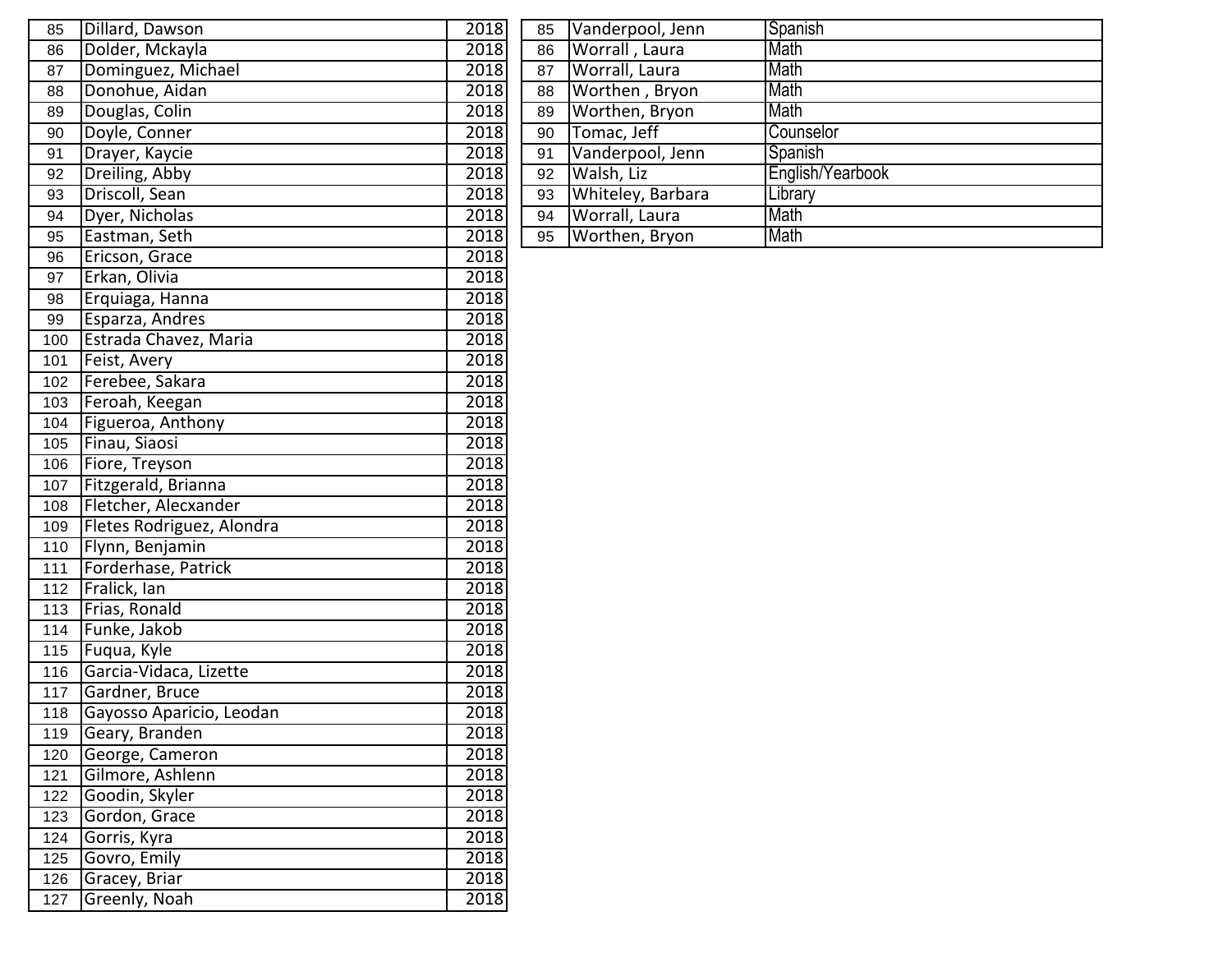| 128 | Greiner, Adam             | 2018 |
|-----|---------------------------|------|
| 129 | Grinsell, William         | 2018 |
| 130 | Guardado, Katie           | 2018 |
| 131 | Guinto, Timothy           | 2018 |
| 132 | Gundersen, Brett          | 2018 |
| 133 | Gutierrez, Oscar          | 2018 |
| 134 | Guy, Caroline             | 2018 |
| 135 | Haag, Brett               | 2018 |
| 136 | Hahn, Sumner              | 2018 |
| 137 | Hales, Summer             | 2018 |
| 138 | Hall, Jeremiah            | 2018 |
| 139 | Hamilton, Trey            | 2018 |
| 140 | Haney, Mya                | 2018 |
| 141 | Hansen, Abree             | 2018 |
| 142 | Hansen, Wyatt             | 2018 |
| 143 | Haque, Anika              | 2018 |
| 144 | Haro Rodelas, Lesly       | 2018 |
| 145 | Hatch, Aidan              | 2018 |
| 146 | Haw, Emme                 | 2018 |
| 147 | Hayes, Chloe              | 2018 |
| 148 | Helming, Madison          | 2018 |
| 149 | Henderson, Erin           | 2018 |
| 150 | Henry-Brown, Hunter       | 2018 |
| 151 | Herbert, Julian           | 2018 |
| 152 | Hernandez Lugones, Sammie | 2018 |
| 153 | Hicks, Spencer            | 2018 |
| 154 | Hill, Brynna              | 2018 |
| 155 | Hill, Kaitlyn             | 2018 |
| 156 | Hlade, Conner             | 2018 |
| 157 | Hoberg, Nicholas          | 2018 |
| 158 | Hobson, Annika            | 2018 |
| 159 | Hogan, Kaden              | 2018 |
| 160 | Holt, Jazmyn              | 2018 |
| 161 | Hong, Harrison            | 2018 |
| 162 | Howe, Nicholas            | 2018 |
| 163 | Hoxie, Alicia             | 2018 |
| 164 | Hu, Brandon               | 2018 |
| 165 | Hudson, Hannah            | 2018 |
| 166 | Hughes, Austin            | 2018 |
| 167 | Hughes, Haeden            | 2018 |
| 168 | Hughes, Jessica           | 2018 |
| 169 | Hunsaker, Ashley          | 2018 |
| 170 | Hunter, Kuulei            | 2018 |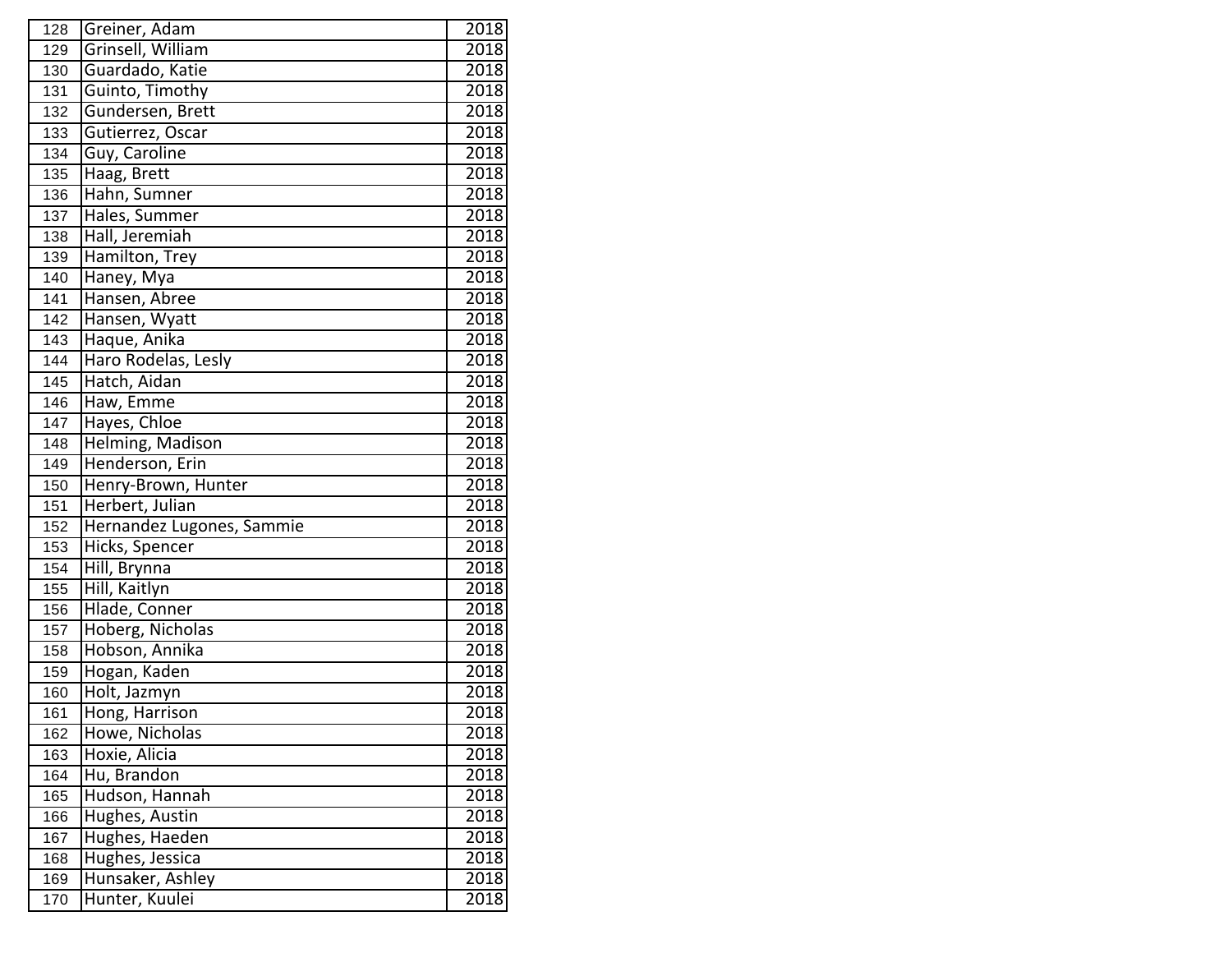| 171              | Hutcherson, Logan          | 2018 |
|------------------|----------------------------|------|
| 172              | Ingersoll, Tara            | 2018 |
| 173              | Inouye, Jenna              | 2018 |
| 174              | Jaeck, Owen                | 2018 |
| 175              | Jaksick, Sawyer            | 2018 |
| 176              | Jamieson, Zachary          | 2018 |
| 177              | Jensen, Lauren             | 2018 |
| 178              | Jimenez, Natalia           | 2018 |
| 179              | Jimenez Lopez, Kenia       | 2018 |
| 180              | Johns, Sally               | 2018 |
| 181              | Kaesche, Chloe             | 2018 |
| 182              | Kaho, Brandon              | 2018 |
| $\overline{183}$ | Kalsoom, Baria             | 2018 |
| 184              | Kazemi, Kamran             | 2018 |
| 185              | Kearney, Brendan           | 2018 |
| 186              | Keenan-Merlo, Chloe        | 2018 |
| 187              | Keesey, Hannah             | 2018 |
| 188              | Kelly, Alexander           | 2018 |
| 189              | Kim, Iris                  | 2018 |
| 190              | Kittell, Carson            | 2018 |
| 191              | Kottinger, Tayler          | 2018 |
| 192              | Kristanti, Amanda          | 2018 |
| 193              | Krueger, Samuel            | 2018 |
| 194              | Kruger, Jonathan           | 2018 |
| 195              | Lafferty, Zachary          | 2018 |
| 196              | Laffins, Gabrielle         | 2018 |
| 197              | Lamothe, Kaylee            | 2018 |
| 198              | Larson Parriott, Nathaniel | 2018 |
| 199              | Lear, Jordan               | 2018 |
| 200              | Lee, Britney               | 2018 |
| 201              | Lenfestey, Logan           | 2018 |
| 202              | Leonard, Cassandra         | 2018 |
| 203              | Leone, Megan               | 2018 |
| 204              | Lessard, Paul              | 2018 |
| 205              | Lester-Durio, Aubry        | 2018 |
| 206              | Levey, Ryan                | 2018 |
| 207              | Lew, Ryan                  | 2018 |
| 208              | Lindblom, Zachary          | 2018 |
| 209              | Litchfield, Jackson        | 2018 |
| 210              | Livingston, Patrick        | 2018 |
| 211              | Logginos, Christopher      | 2018 |
| 212              | Lombardo, Sofia            | 2018 |
| 213              | Long, Megan                | 2018 |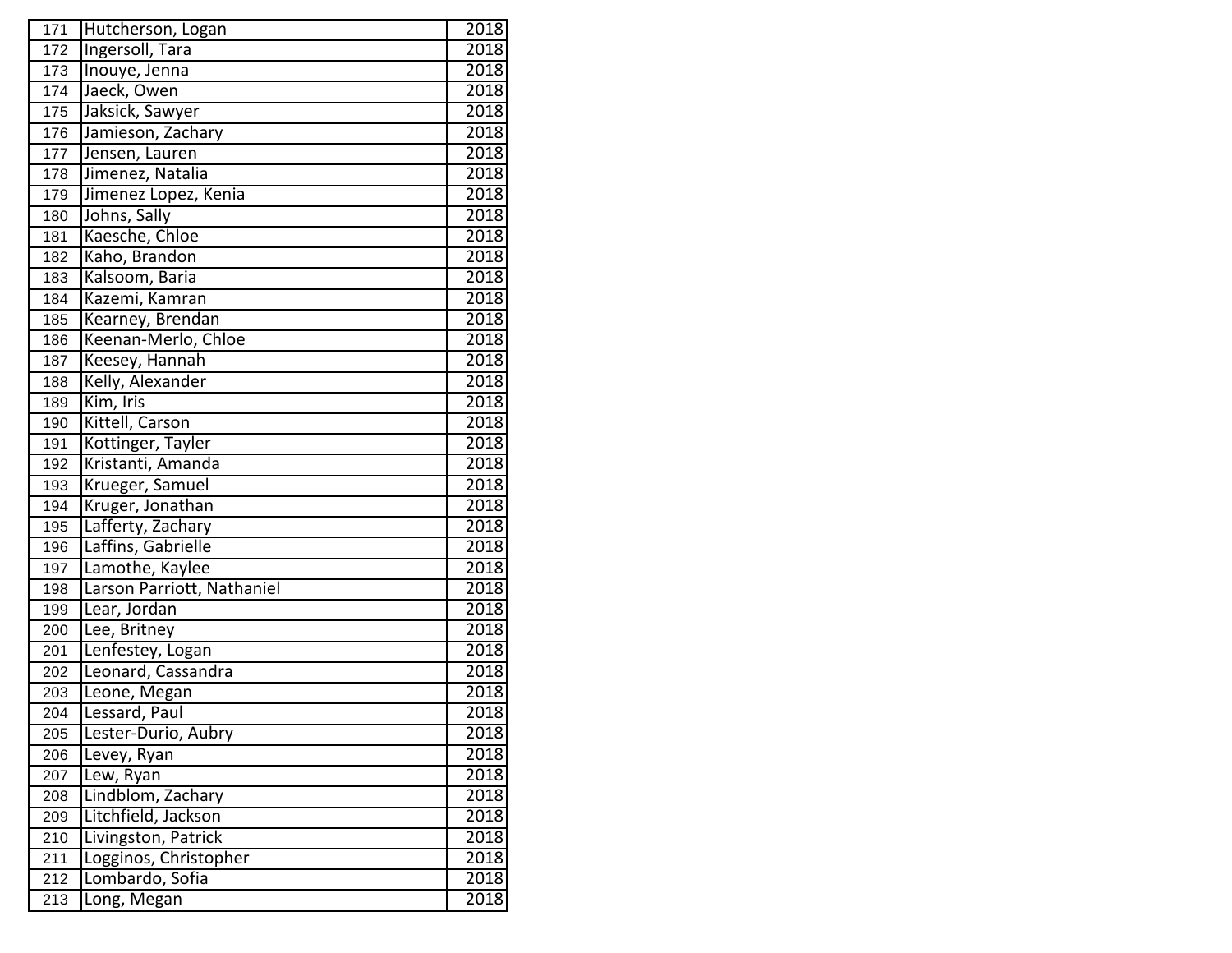| 214 | Lopez, Jesus Esli         | 2018 |
|-----|---------------------------|------|
| 215 | Lopez-Hernandez, Eric     | 2018 |
| 216 | Lowe, Carson              | 2018 |
| 217 | Lund, Zoie                | 2018 |
| 218 | Lyle, Trinity             | 2018 |
| 219 | Macias Najera, Raul       | 2018 |
| 220 | Mackay, Nathan            | 2018 |
| 221 | Magruder, Matthew         | 2018 |
| 222 | Mannikko, Lauren          | 2018 |
| 223 | Marek, Alexis             | 2018 |
| 224 | Martin, Kellyn            | 2018 |
| 225 | Martin, Marguerite        | 2018 |
| 226 | Martinez-Meneses, Elvia   | 2018 |
| 227 | Masegian, Mia             | 2018 |
| 228 | Mason, Konstantina        | 2018 |
| 229 | Mathew, Alexander         | 2018 |
| 230 | Mathis, Alex              | 2018 |
| 231 | Matos, Zerenea            | 2018 |
| 232 | Mattice-Marquez, Samantha | 2018 |
| 233 | Mattila, Paris            | 2018 |
| 234 | Maupin, Austin            | 2018 |
| 235 | Maveal, Thomas            | 2018 |
| 236 | Mccabe, Megan             | 2018 |
| 237 | Mccaskey, Christopher     | 2018 |
| 238 | Mcconnell, Kathrine       | 2018 |
| 239 | Mcdonald, Lauren          | 2018 |
| 240 | Mcenulty, James           | 2018 |
| 241 | Mcglothlen, Skyler        | 2018 |
| 242 | Mcgregor, William         | 2018 |
| 243 | Mclachlan, Helen          | 2018 |
| 244 | Mcmillan, Jack            | 2018 |
| 245 | Mcmillen, Nicholas        | 2018 |
| 246 | Mcreynolds, Isabel        | 2018 |
| 247 | Meierhoefer, Hannah       | 2018 |
| 248 | Mendoza, Karyna           | 2018 |
| 249 | Metzger, Wyatt            | 2018 |
| 250 | Metzker, John             | 2018 |
| 251 | Miles, Jared              | 2018 |
| 252 | Miller, Cadence           | 2018 |
| 253 | Miller, Emily             | 2018 |
| 254 | Miller, Kate              | 2018 |
| 255 | Miller, Michal            | 2018 |
| 256 | Mischel, Audrey           | 2018 |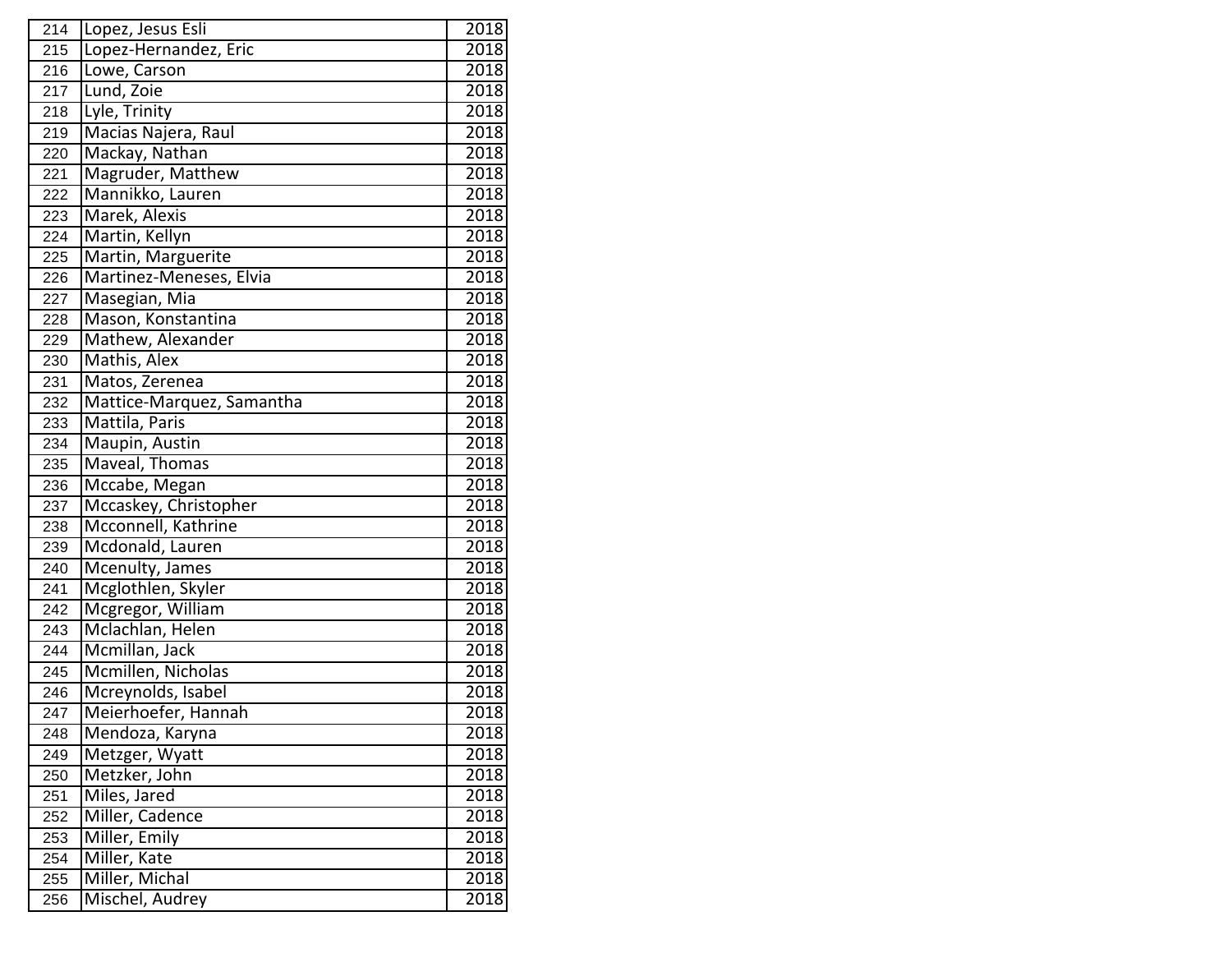| 257 | Monzon, Adia             | 2018 |
|-----|--------------------------|------|
| 258 | Moore, Evan              | 2018 |
| 259 | Moore, Madison           | 2018 |
| 260 | Morris, Kylnne           | 2018 |
| 261 | Moya, Erin               | 2018 |
| 262 | Murphy, Samuel           | 2018 |
| 263 | Murray, Andrew           | 2018 |
| 264 | Murray, Georgia          | 2018 |
| 265 | Myler, Bailie            | 2018 |
| 266 | Nabi, Istaque            | 2018 |
| 267 | Narvarte, Aitor          | 2018 |
| 268 | Nava Garcia, Brenda      | 2018 |
| 269 | Nebesky, Benjamin        | 2018 |
| 270 | Nelson, Luke             | 2018 |
| 271 | Newbury, Jayton          | 2018 |
| 272 | Newman, Jackson          | 2018 |
| 273 | Nickel, Kellen           | 2018 |
| 274 | Nielsen, Zachary         | 2018 |
| 275 | Nieto, Anthony           | 2018 |
| 276 | Norton, Starm            | 2018 |
| 277 | O'Connor, Ava            | 2018 |
| 278 | Old, Henry               | 2018 |
| 279 | Oliphant, Taylor         | 2018 |
| 280 | Ortiz-Cloninger, Analysa | 2018 |
| 281 | Ortiz-Rendon, Daniel     | 2018 |
| 282 | Pagni, Lauren            | 2018 |
| 283 | Panrucker, Emma          | 2018 |
| 284 | Papp, Bailey             | 2018 |
| 285 | Pearson, Hyrum           | 2018 |
| 286 | Peckenham, Garen         | 2018 |
| 287 | Pena, Mackenzie          | 2018 |
| 288 | Pereyra, Alec            | 2018 |
| 289 | Perri, Zhanna            | 2018 |
| 290 | Peters, Benjamin         | 2018 |
| 291 | Peterson, Lucas          | 2018 |
| 292 | Picazo Lopez, Julian     | 2018 |
| 293 | Picetti, Anna            | 2018 |
| 294 | Pizana Rivas, Christian  | 2018 |
| 295 | Poglianich, Julianna     | 2018 |
| 296 | Pope, Nikki              | 2018 |
| 297 | Powers, Wesley           | 2018 |
| 298 | Prather, Brandon         | 2018 |
| 299 | Priest, Madison          | 2018 |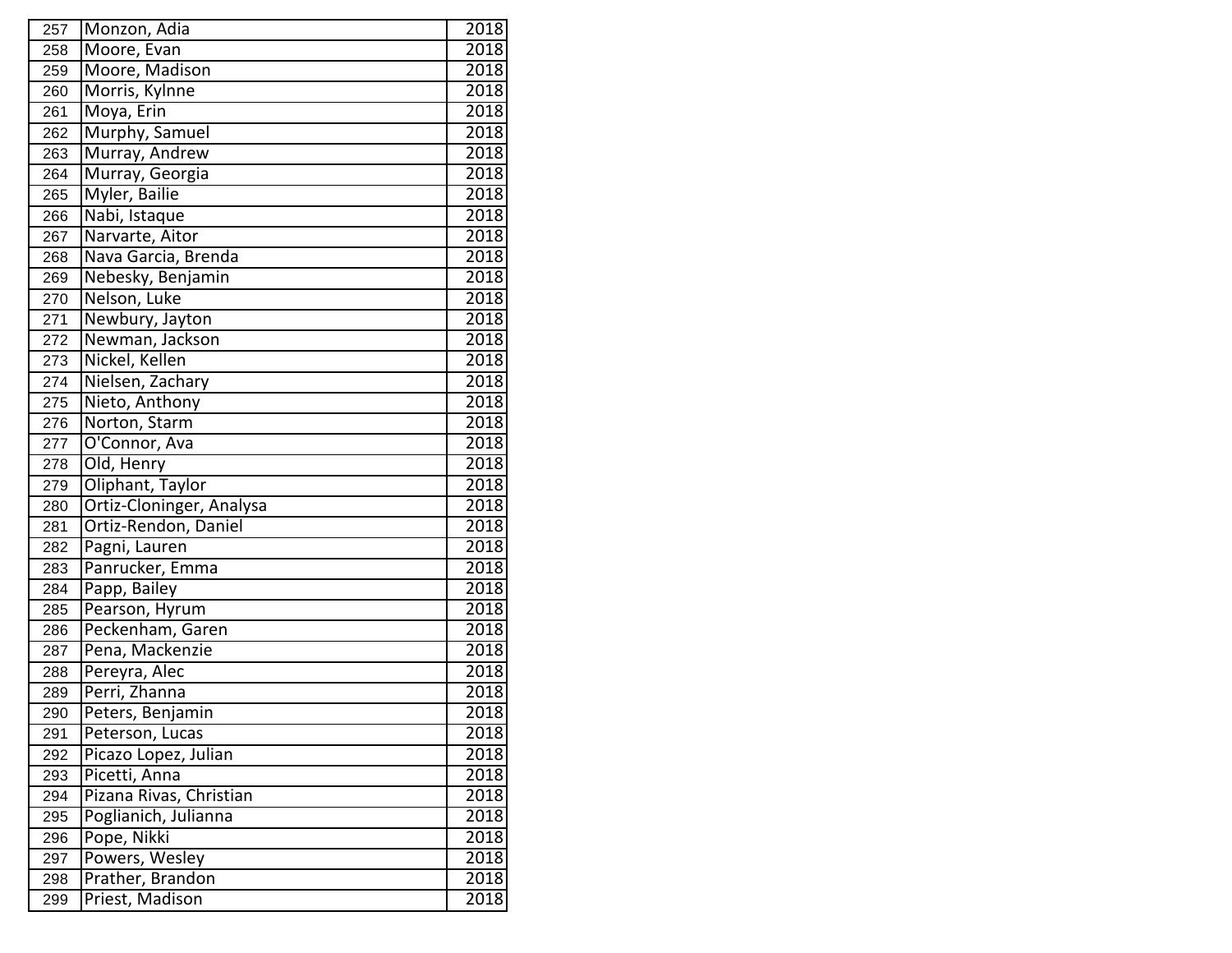| 300 | Priest, Morgan              | 2018 |
|-----|-----------------------------|------|
| 301 | Puga, J Maximilian          | 2018 |
| 302 | Quandt, Ashlee              | 2018 |
| 303 | Quddus, Aseef               | 2018 |
| 304 | Quinlan, Kaitlyn            | 2018 |
| 305 | Rafique, Rabia              | 2018 |
| 306 | Ralston, Timothy            | 2018 |
| 307 | Ramirez Torres, Luis        | 2018 |
| 308 | Rangel, Anthony             | 2018 |
| 309 | Reese, Robert               | 2018 |
| 310 | Reimer, Kaitlynn            | 2018 |
| 311 | Riar, Avrinder              | 2018 |
| 312 | Richardson, John            | 2018 |
| 313 | Rinehart, Nicholas          | 2018 |
| 314 | Rivera, Shawn               | 2018 |
| 315 | Robertson, Dylan            | 2018 |
| 316 | Rodriguez, Kiana            | 2018 |
| 317 | Rollins, Bradley            | 2018 |
| 318 | Roman, Samuel               | 2018 |
| 319 | Romero-Linarez, Zuma        | 2018 |
| 320 | Rourke, Jillianna           | 2018 |
| 321 | Rovetti, Jillian            | 2018 |
| 322 | Ruiz, Brian                 | 2018 |
| 323 | Ruiz, David                 | 2018 |
| 324 | Rusk, Jeanette              | 2018 |
| 325 | Salter, Julia               | 2018 |
| 326 | Sanchez, Maryknoll Michelle | 2018 |
| 327 | Sandoval, Alex              | 2018 |
| 328 | Saunders, Brantley          | 2018 |
| 329 | Schmidt, Natalie            | 2018 |
| 330 | Scoble, Cody                | 2018 |
| 331 | Scott, Savannah             | 2018 |
| 332 | Sewell, Madelyn             | 2018 |
| 333 | Shaffer, Shelby             | 2018 |
| 334 | Shults, Mikayla             | 2018 |
| 335 | Signorini, Manoela          | 2018 |
| 336 | Silver, Jack                | 2018 |
| 337 | Silver, Ty                  | 2018 |
| 338 | Smallwood, Emma             | 2018 |
| 339 | Smith, Riley                | 2018 |
| 340 | Smith, Samantha             | 2018 |
| 341 | Sorensen, Jack              | 2018 |
| 342 | Spalka, Natasha             | 2018 |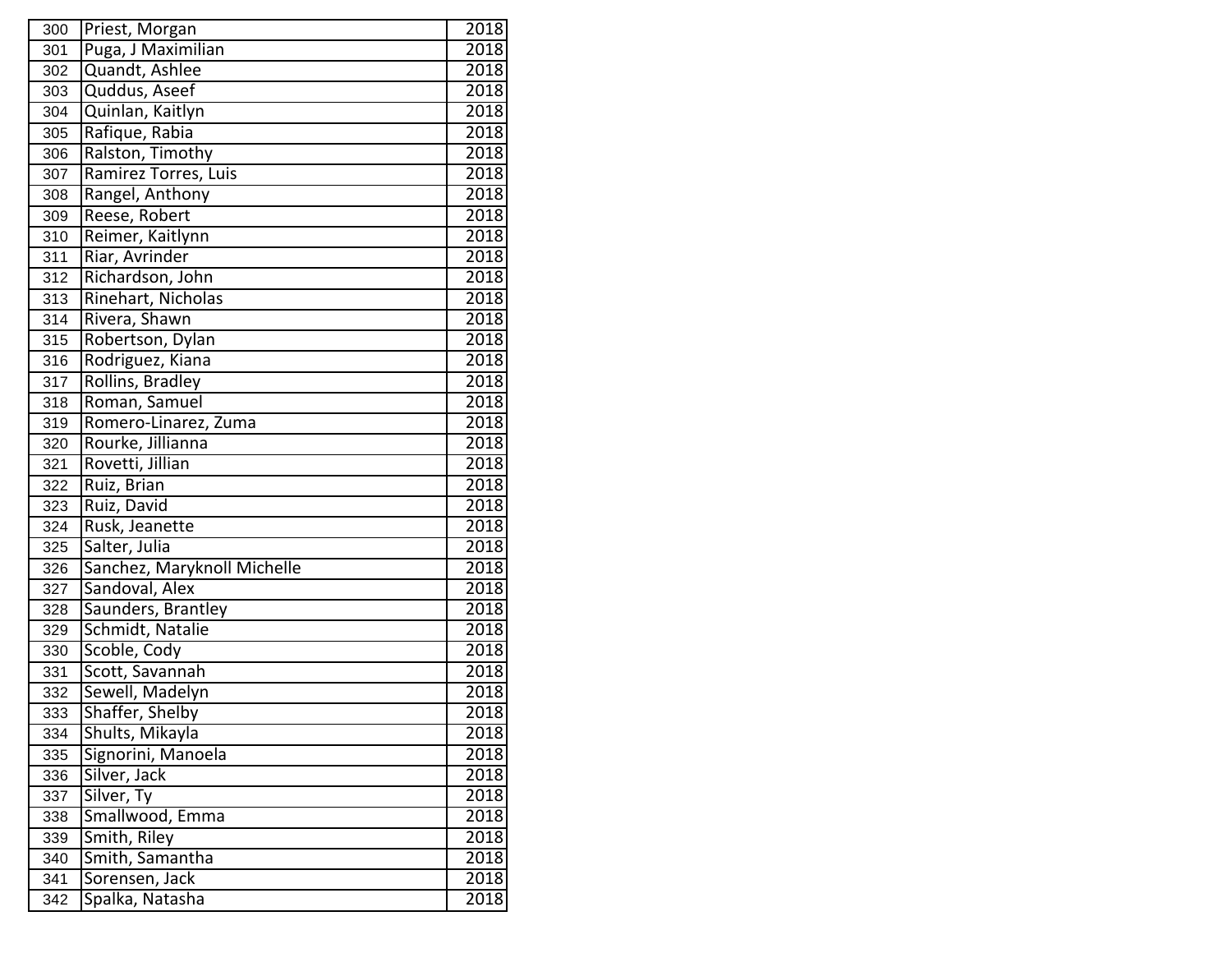| 343 | Stapleton, Eric            | 2018 |
|-----|----------------------------|------|
| 344 | Stewart, Stephen           | 2018 |
| 345 | Stoever, Jackson           | 2018 |
| 346 | Stovak, Luke               | 2018 |
| 347 | Stover, Lindsay            | 2018 |
| 348 | Strait, Charlton           | 2018 |
| 349 | Struve-Holton, Quinn       | 2018 |
| 350 | Stubblefield-Wyrsch, Haley | 2018 |
| 351 | Stutler, Tobin             | 2018 |
| 352 | Taitel, Griffin            | 2018 |
| 353 | Tay, Megan                 | 2018 |
| 354 | <b>Taylor, Reese</b>       | 2018 |
| 355 | Thomas, Brenton            | 2018 |
| 356 | Thompson, Conner           | 2018 |
| 357 | Thornton, Michelange       | 2018 |
| 358 | Tolbert, Lauren            | 2018 |
| 359 | Towle, Logan               | 2018 |
| 360 | Tresidder, Jenna           | 2018 |
| 361 | Trombly, Zachary           | 2018 |
| 362 | Tshaka, Truth              | 2018 |
| 363 | Tynan, Brady               | 2018 |
| 364 | Vasquez, Peyton            | 2018 |
| 365 | Velazquez, Heather         | 2018 |
| 366 | Vining, Isabela            | 2018 |
| 367 | Vivian, Skye               | 2018 |
| 368 | Von Savoye, Alexander      | 2018 |
| 369 | Wagner, Sage               | 2018 |
| 370 | Wait, Gregory              | 2018 |
| 371 | Waldvogel, Elisa           | 2018 |
| 372 | Wanco, Elijah              | 2018 |
| 373 | Watson, Jayden             | 2018 |
| 374 | Webb, Payton               | 2018 |
| 375 | Weiss, Anja                | 2018 |
| 376 | Westenburg, Decker         | 2018 |
| 377 | Whalen, Jaclyn             | 2018 |
| 378 | Wohlken, Linus             | 2018 |
| 379 | Woods, Mitchell            | 2018 |
| 380 | Worrall, Kyle              | 2018 |
| 381 | Wright Forslund, Victoria  | 2018 |
| 382 | Young, Alexia              | 2018 |
| 383 | Young, Makena              | 2018 |
| 384 | Young, Tyler               | 2018 |
| 385 | Yuan, Zhimei               | 2018 |